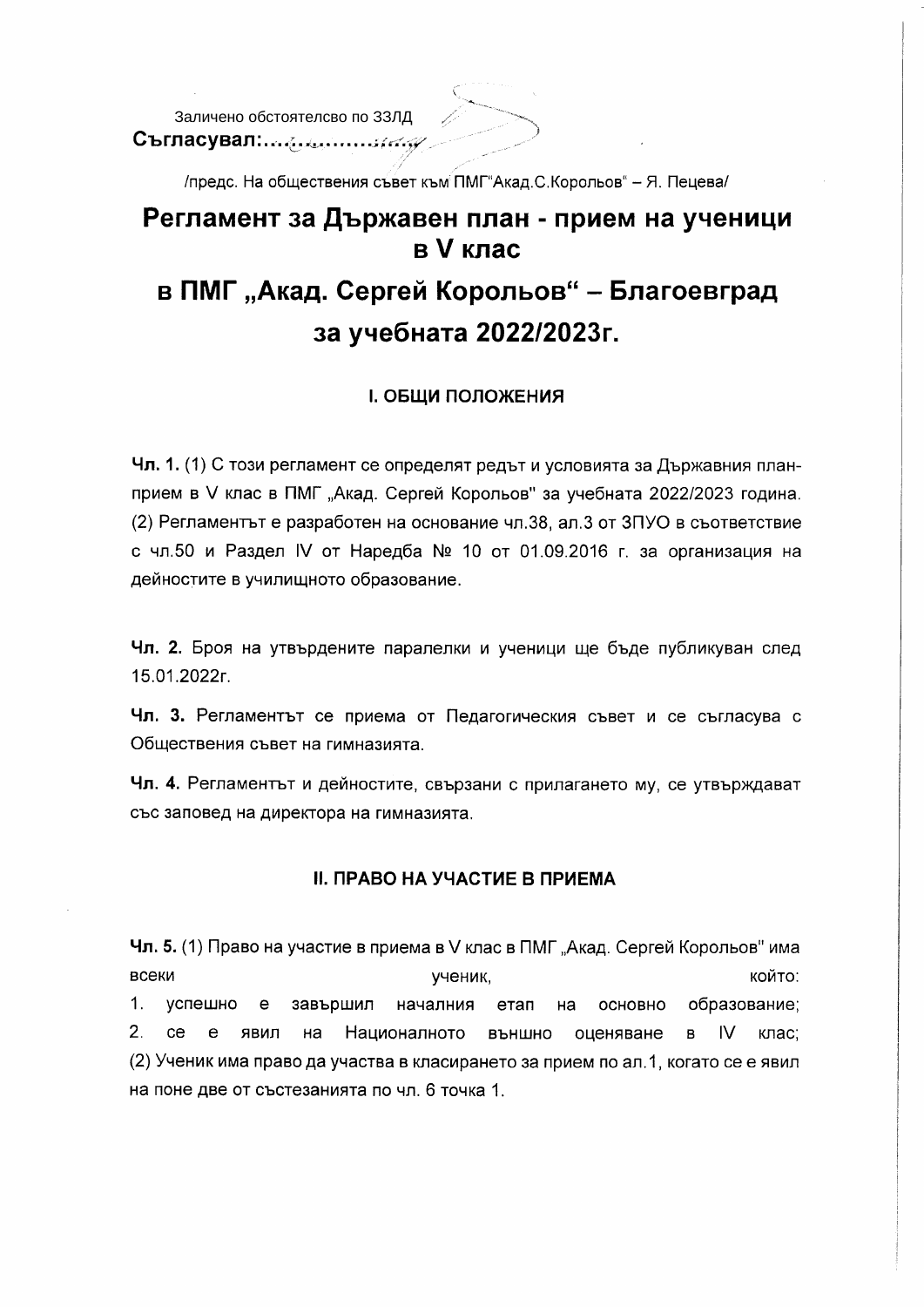Чл. 6. (1) Състезанията, с резултатите от които може да се участва при класирането.са:

1. Областен кръг на олимпиадата по математика - 12.02.2022г. - 09.00ч..; 2. Областен кръг на математическото състезание "Европейско кенгуру" -17.03.2022r.-12.00ч.;

3. Пролетни математически състезания за ученици от IV клас - 26.03.2022г.; 4. Математическо състезание за ученици от IV клас "Математика за всеки -14.05.2022r.;

(2) Състезанията по ал.1 са приети и гласувани на Педагогическия съвет на ПМГ "Акад. С. Корольов" проведен на 14.09.2021г.

#### **III. БАЛООБРАЗУВАНЕ И КЛАСИРАНЕ**

 $(1)$ Чπ.  $7<sub>1</sub>$ Бальт  $3a$ класиране ce образува OT: 1. точките, получени на Националното външно оценяване по математика;

2. Средноаритметичната стойност от превърнатите по скала в точки в съответствие с ДОС за оценяването на резултатите от обучението на учениците оценки от удостоверението за завършен начален етап на основно образование по учебните предмети, изучавани в IV клас, в раздел А от учебния план, а за учениците от училища на чужда държава по чл. 73, ал.2 - оценките от служебната бележка за признаването по чл. 110, ал. 2 от Наредба №11 от 1 Септември 2016г. учениците; резултатите **OT** обучението на  $3a$ оценяване на 3. броя на точките от двата най-високи индивидуални резултата измежду постигнатите на математическите състезания, посочени в чл.6, ал.1, след съгласно чл.9. съответния коефициент **умножение** със (2) Оценките от ал.2, т.2 се превръщат в точки съгласно чл.9, ал.10 от НАРЕДБА № 11 от 01.09.2016 г. за оценяване на резултатите от обучението на учениците.

Чл. 8. Точките, които участват в класирането, съгласно чл.7, ал.1, т.3, се получават, като резултатът на ученика от всяко състезание се умножи със съответен коефициент.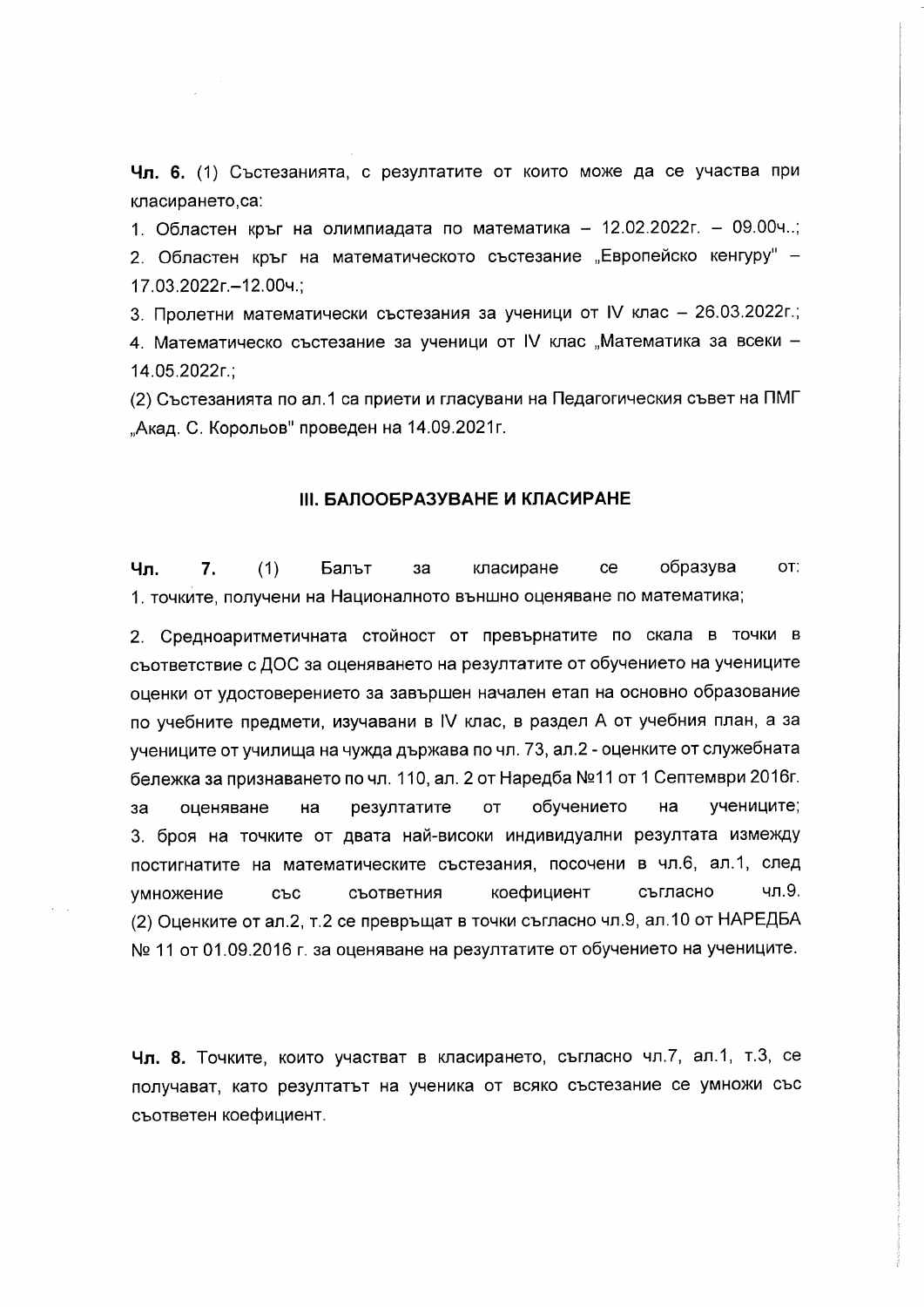Чл. 9. (1) Коефициентите за посочените в чл.6, ал.1 състезания са:

1. Областен кръг на олимпиадата по математика - 315/R<sub>max</sub>;

2. Областен кръг на математическото състезание "Европейско кенгуру" -200/R<sub>max</sub>:

3. Пролетни математически състезания за ученици IV - VIII клас, 350/R<sub>max</sub>;

4. Математическо състезание за ученици от IV клас "Математика за всеки" -300/R<sub>max</sub>:

(2) R<sub>max</sub> за всички състезания по ал.1 е максималният брой точки, който може да бъде постигнат според регламента на съответното състезание.

(3) Точките, които се получават по чл.8, са с точност до 0,01.

Чл.10. В класирането за прием участват ученици,:

1. подали заявление до директора на ПМГ "Акад. Сергей Корольов"-Благоевград:

2. представили копия на документите за резултатите от състезанията и/или олимпиадата, ако са се явили в друга област;

3. представили копие на удостоверение за завършен начален етап;

Чл.11. Класирането се извършва в низходящ ред от училищна комисия, определена със заповед на директора.

Чл.12. В случай че има кандидати с бал, равен на бала на последния приет, и с броя им се надхвърля утвърденият държавен план-прием, то тези кандидати се класират в низходящ ред по точките от състезанието по чл. 6, ал.1, т.1.

Чл. 13. Ако след класирането по чл. 12 все още се надхвърля утвърденият държавен план-прием, то тези кандидати се класират в низходящ ред по точките от състезанието по чл. 6, ал.1, т.4.

Чл. 14. Ако след класирането по чл. 13 все още се надхвърля утвърденият държавен план-прием, то тези кандидати се класират в низходящ ред по точките от състезанието по чл. 6, ал.1, т.3.